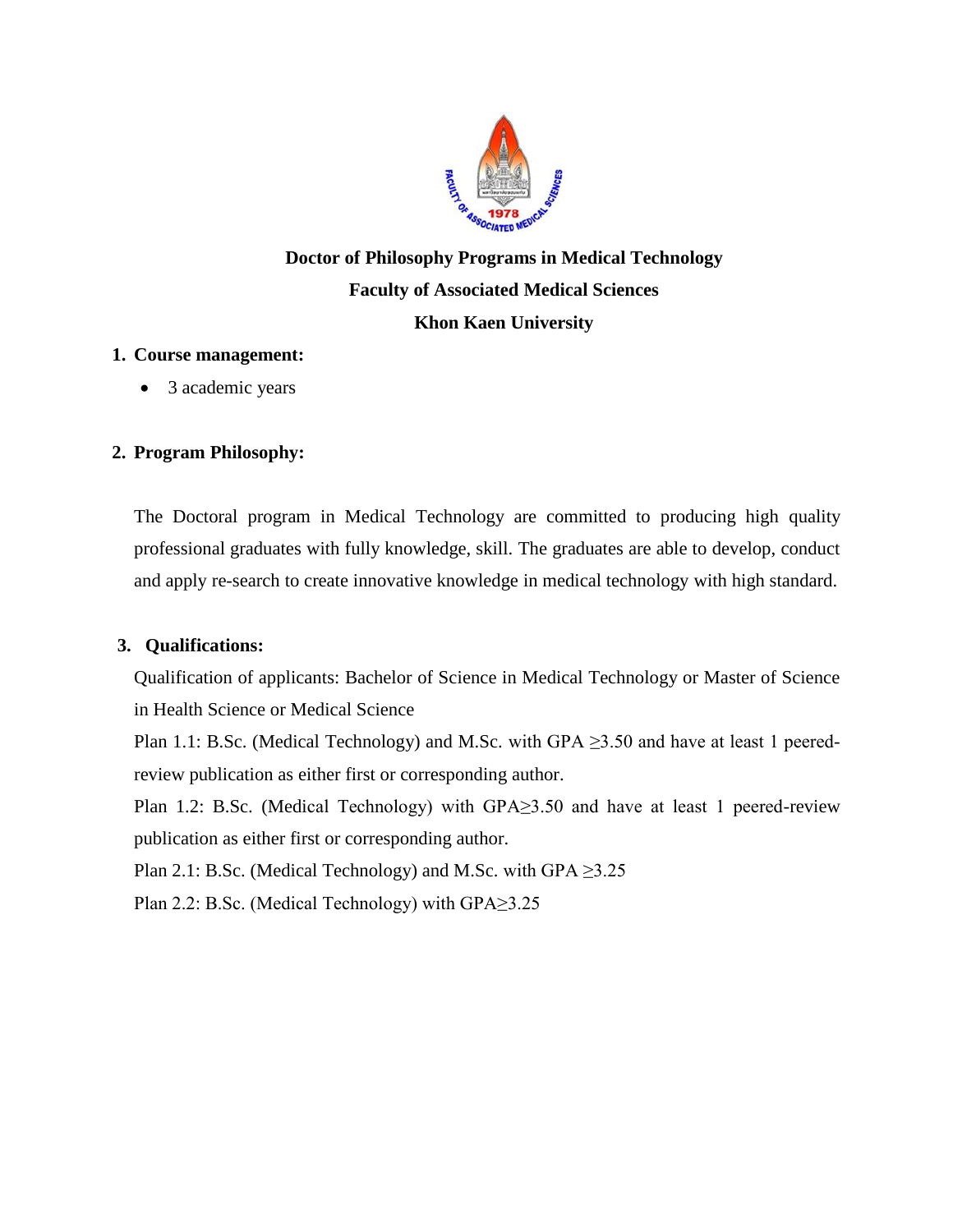## **4. Program structure:**

| <b>Doctor of Philosophy in Medical Technology</b> |     |     |     |     |  |  |  |  |
|---------------------------------------------------|-----|-----|-----|-----|--|--|--|--|
| Courses                                           | Pla | Pla | Pla | Pla |  |  |  |  |
|                                                   | n   | n   | n   | n   |  |  |  |  |
|                                                   | 1.1 | 1.2 | 2.1 | 2.2 |  |  |  |  |
| <b>Core Courses</b>                               |     |     | 7   | 12  |  |  |  |  |
| <b>Elective Courses</b>                           |     |     | 5   | 12  |  |  |  |  |
| Dissertation                                      | 48  | 72  | 36  | 48  |  |  |  |  |
| <b>Total Credits</b>                              | 48  | 72  | 48  | 72  |  |  |  |  |

## **5. Required Courses:**

| <b>Course Code</b> | <b>Course Title</b>                                                    | <b>Credit Hours</b> |
|--------------------|------------------------------------------------------------------------|---------------------|
| AM 137 501         | Modern Cell Biology                                                    | $3(3-0-6)$          |
| AM 137 502         | Clinical Laboratory Result Analysis, Interpretation<br>and Correlation | $2(2-0-4)$          |
| AM 137 503         | Clinical Laboratory and Quality Management<br>System                   | $2(2-0-4)$          |
| AM 137 504         | Assessment of Tests in Medical Diagnostic<br>Laboratory                | $1(0-2-1)$          |
| AM 137 505         | Research Methodology and Biostatistics in Medical<br>Technology        | $2(2-0-4)$          |
| AM 137 891         | Current Topics in Medical Technology I                                 | $1(0-3-2)$          |
| AM 137 892         | Current Topics in Medical Technology II                                | $1(0-3-2)$          |

## **6. Elective Courses**:

| <b>Course Code</b> | <b>Course Title</b>                            | <b>Credit Hours</b> |  |
|--------------------|------------------------------------------------|---------------------|--|
| AM 137 108         | Research in Proteomic, Kinome, Metabolomic and | $1(1-0-2)$          |  |
|                    | <b>Medical Applications</b>                    |                     |  |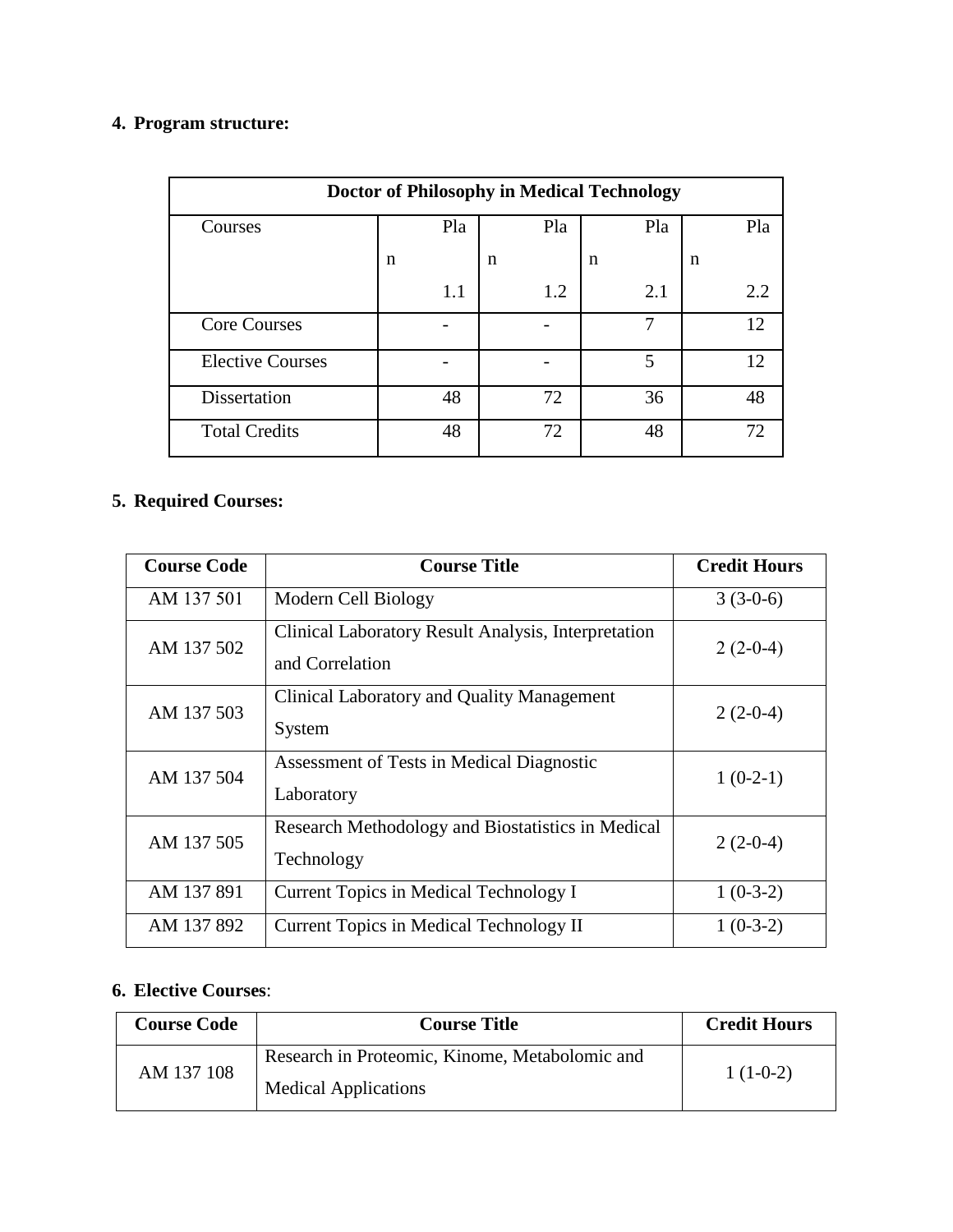| AM 137 206 | Molecular Genetics of Bacteria                 | $2(2-0-4)$ |
|------------|------------------------------------------------|------------|
|            | Molecular Genetics of Major Histocompatibility |            |
| AM 137 207 | Complex                                        | $2(2-0-4)$ |
|            | Special Problems in Clinical Immunology        |            |

#### **7. Course description**

#### **AM 137 501 Modern Cell Biology 3 (3-0-6)**

Cell structure of prokaryote and eukaryote, DNA: structures, synthesis, metabolism and functions, protein: structures, synthesis, metabolism and functions, carbohydrate and lipid: structures, synthesis, metabolism and functions, gene expression and regulations, intracellular and extracellular traffic, cell cycle and regulations, cell senescence and cell death, signal transduction and signaling pathways, extracellular matrix and its signaling, stem cells: types and lineages, tumor biology, molecular biological techniques, genomics, proteomics and metabolomics, cell culture and animal models

## **AM 137 502 Clinical Laboratory Result Analysis, Interpretation and Correlation 2( 2-0-4)**

Clinical laboratory result analysis and interpretation, correlations between pathogenesis, pathophysiology, and laboratory results, problem-based learning using case studies including self-study, presentations and discussions

#### **AM 137 503 Clinical Laboratory and Quality Management System 2 (2-0-4)**

Concepts of total quality management (TQM) in clinical laboratory, customer expectation, evidence based monitoring, standards requirements, quality management system, standards of clinical laboratory, good clinical practice (GCP), guidelines of good clinical laboratory practice (GCLP), professional standards, laboratory quality assurance, methods of validation and verification, quality control, proficiency testing and peer groups, six Sigma and applications, utility management, assessment of benefit, cost effectiveness, environmental management, laboratory information management system (LIMS), document control in clinical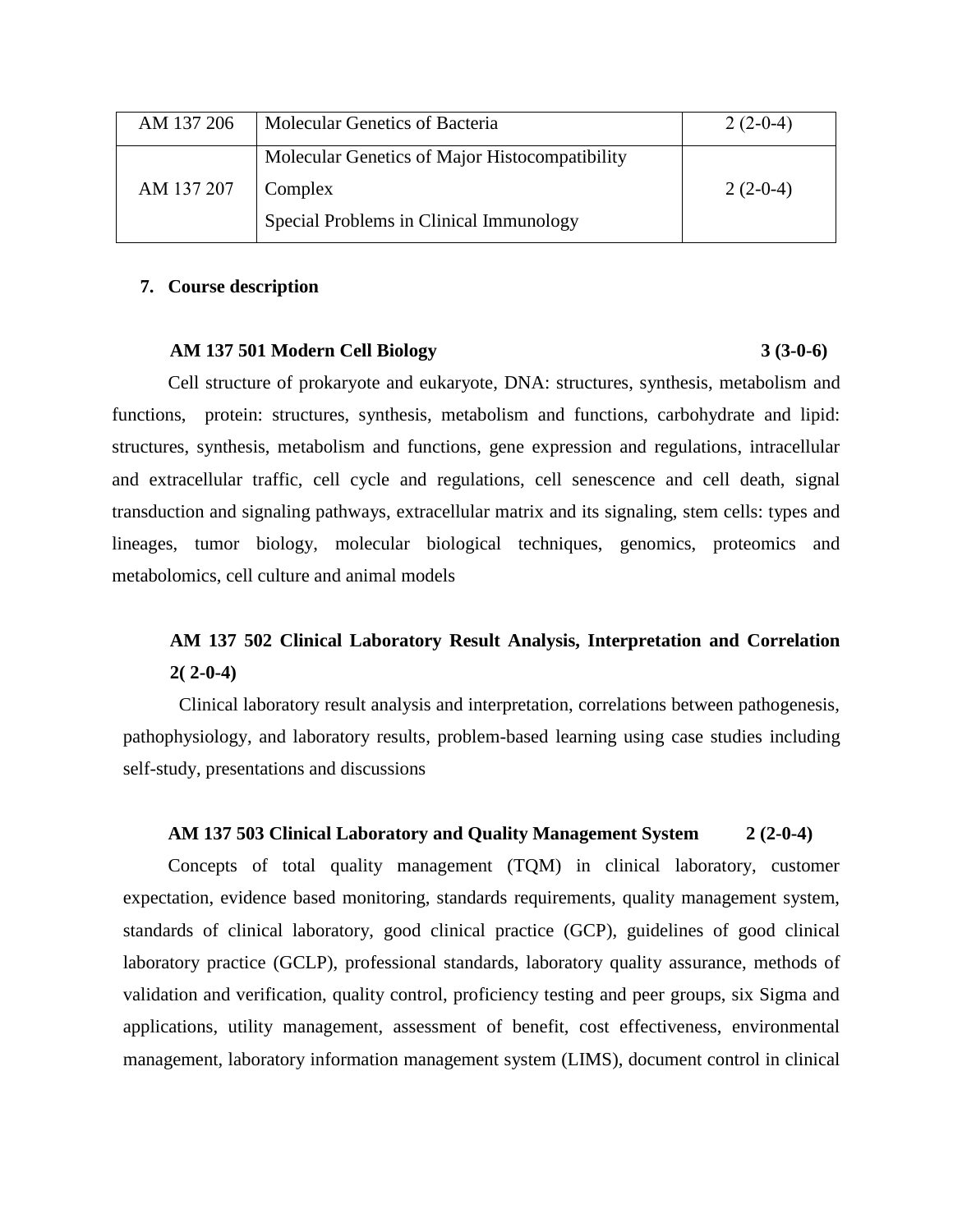laboratory, risk management system, knowledge management and experience sharing with accredited laboratory and case studies

#### **AM 137 504 Assessment of Tests in Medical Diagnostic Laboratory**

**1 (0-2-4)**

Types of medical diagnostic tests and assessment of test kit, research design and important points for medical diagnostic laboratory tests, evaluation of test performance in medical diagnostic laboratory tests including validity, reliability, feasibility, clinical outcomes, and selection of the proper test

# **AM 137 505 Research Methodology and Biostatistics in Medical Technology**

**2(2-0-4)**

Research process, proposal development, report writing and publication, ethics in human research, ethics in research literature review, information technology, biostatistics in medical technology, data analysis, probability and distribution, sample size and random sampling, descriptive statistics, inferential statistics, hypothesis testing using parametric and nonparametric statistics, variance analysis, correlation and linear regression analysis, quantitative research, statistics for diagnosis

## **AM 137 108 Research in Proteomics, Kinome, Metabolomics and Medical Applications**

#### **1 (1-0-2)**

Principles studies in proteomics, kinome and metabolomics, technologies, and analyses in proteomic, kinomic and metabolomic research and medical applications

#### **AM 137 891 Current Topics in Medical Technology I 1 (0-3-2)**

Self-study, analysis and criticism of current topics in academic and research articles related to medical technology under supervision of an advisor, responsibility, teamwork and presentation in the class

#### **AM 137 892 Current Topics in Medical Technology II 1 (0-3-2)**